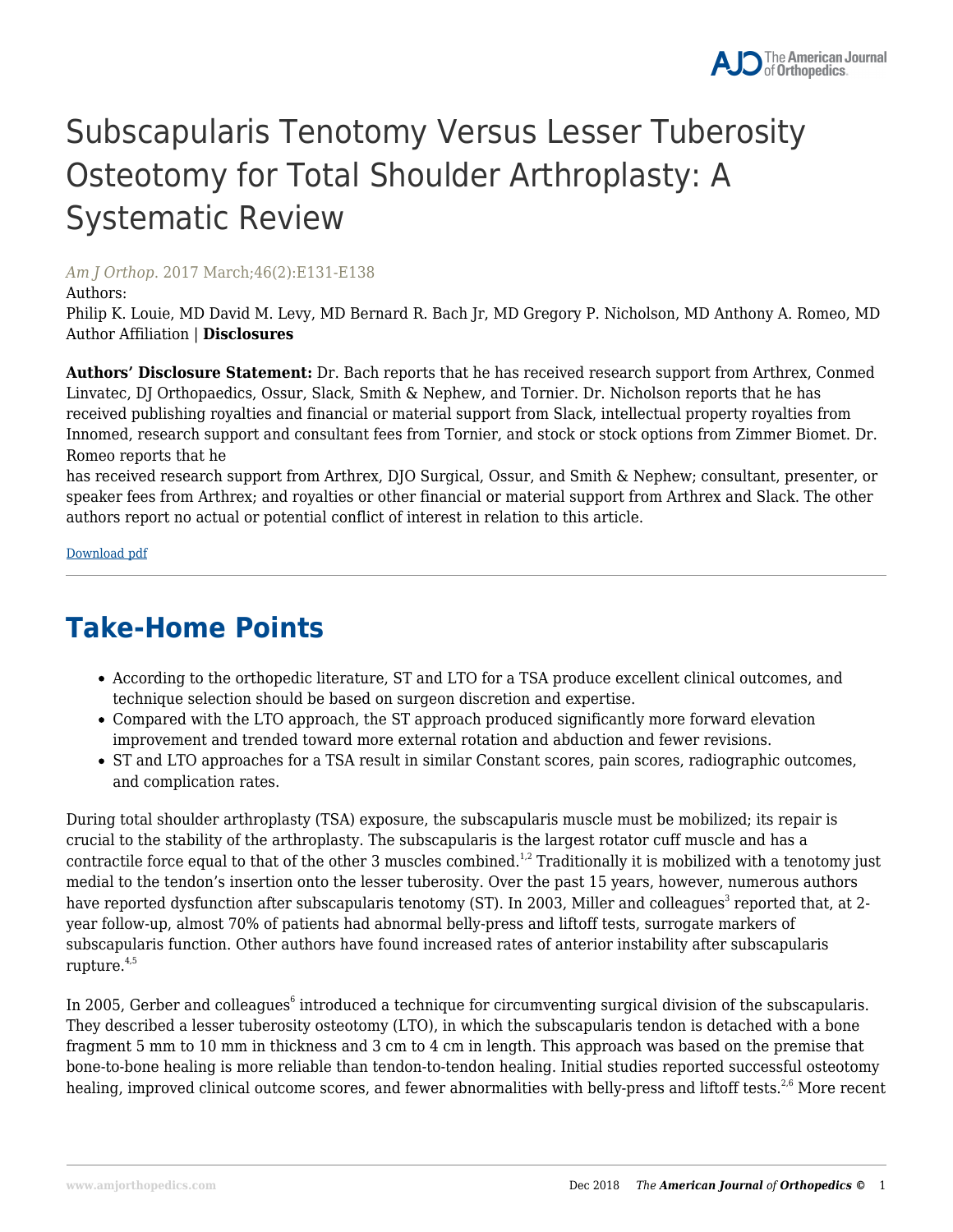

literature, however, has questioned the necessity of LTO.<sup>2,4,7.9</sup>We performed a systematic review to evaluate the literature, describe ST and LTO, and summarize the radiographic and clinical outcomes of both techniques. We hypothesized there would be no significant clinical differences between these approaches.

## **Methods**

#### **Search Strategy and Study Selection**

Using PRISMA (Preferred Reporting Items for Systematic Reviews and Meta-Analyses) guidelines, we systematically reviewed the literature.<sup>10</sup> Searches were completed in September 2014 using the PubMed Medline database and the Cochrane Central Register of Clinical Trials. Two reviewers (Dr. Louie, Dr. Levy) independently performed the search and assessed eligibility of all relevant studies based on predetermined inclusion criteria. Disagreements between reviewers were resolved by discussion. Key word selection was designed to capture all English-language studies with clinical and/or radiographic outcomes and level I to IV evidence. We used an electronic search algorithm with key words and a series of NOT phrases to match certain exclusion criteria:

(((((((((((((((((((((((((((((((((((((total[Text Word]) AND shoulder[Title]) AND arthroplasty[Title] AND (English[lang]))) NOT reverse[Title/Abstract]) NOT hemiarthroplasty[Title]) NOT nonoperative[Title]) NOT nonsurgical[Title] AND (English[lang]))) NOT rheumatoid[Title/Abstract]) NOT inflammatory[Title/Abstract]) NOT elbow[Title/Abstract]) NOT wrist[Title/Abstract]) NOT hip[Title/Abstract]) NOT knee[Title/Abstract]) NOT ankle[Title/Abstract] AND (English[lang]))) NOT biomechanic[Title/Abstract]) NOT biomechanics[Title/Abstract]) NOT biomechanical [Title/Abstract]) NOT cadaveric[Title/Abstract]) NOT revision[Title]) NOT resurfacing[Title/Abstract]) NOT surface[Title/Abstract]) NOT interphalangeal[Title/Abstract] AND (English[lang]))) NOT radiostereometric[Title/Abstract] AND (English[lang]))) NOT cmc[Title/Abstract]) NOT carpometacarpal[Title/Abstract]) NOT cervical[Title/Abstract]) NOT histology[Title/Abstract]) NOT histological[Title/Abstract]) NOT collagen[Title/Abstract] AND (English[lang]))) NOT kinematic[Title/Abstract]) NOT kinematics[Title/Abstract] AND (English[lang]))) NOT vitro[Title/Abstract] AND (English[lang]))) NOT inverted[Title/Abstract]) NOT grammont[Title/Abstract]) NOT arthrodesis[Title/Abstract]) NOT fusion[Title/Abstract]) NOT reverse[Title/Abstract] AND (English[lang]))

Study exclusion criteria consisted of cadaveric, biomechanical, histologic, and kinematic results as well as analyses of nonoperative management, hemiarthroplasty, or reverse TSA. Studies were excluded if they did not report clinical and/or radiographic data. Minimum mean follow-up was 2 years. To discount the effect of other TSA technical innovations, we evaluated the same period for the 2 surgical approaches. The first study with clinical outcomes after LTO was published in early 2005, $^6$  so all studies published before 2005 were excluded.

We reviewed all references within the studies included by the initial search algorithm: randomized control trials, retrospective and prospective cohort designs, case series, and treatment studies. Technical notes, review papers, letters to the editor, and level V evidence reviews were excluded. To avoid counting patients twice, we compared each study's authors and data collection period with those of the other studies. If there was overlap in authorship, period, and place, only the study with the longer follow-up or more comprehensive data was included. All trials comparing ST and LTO were included. If the authors of a TSA study did not describe the approach used, that study was excluded from our review.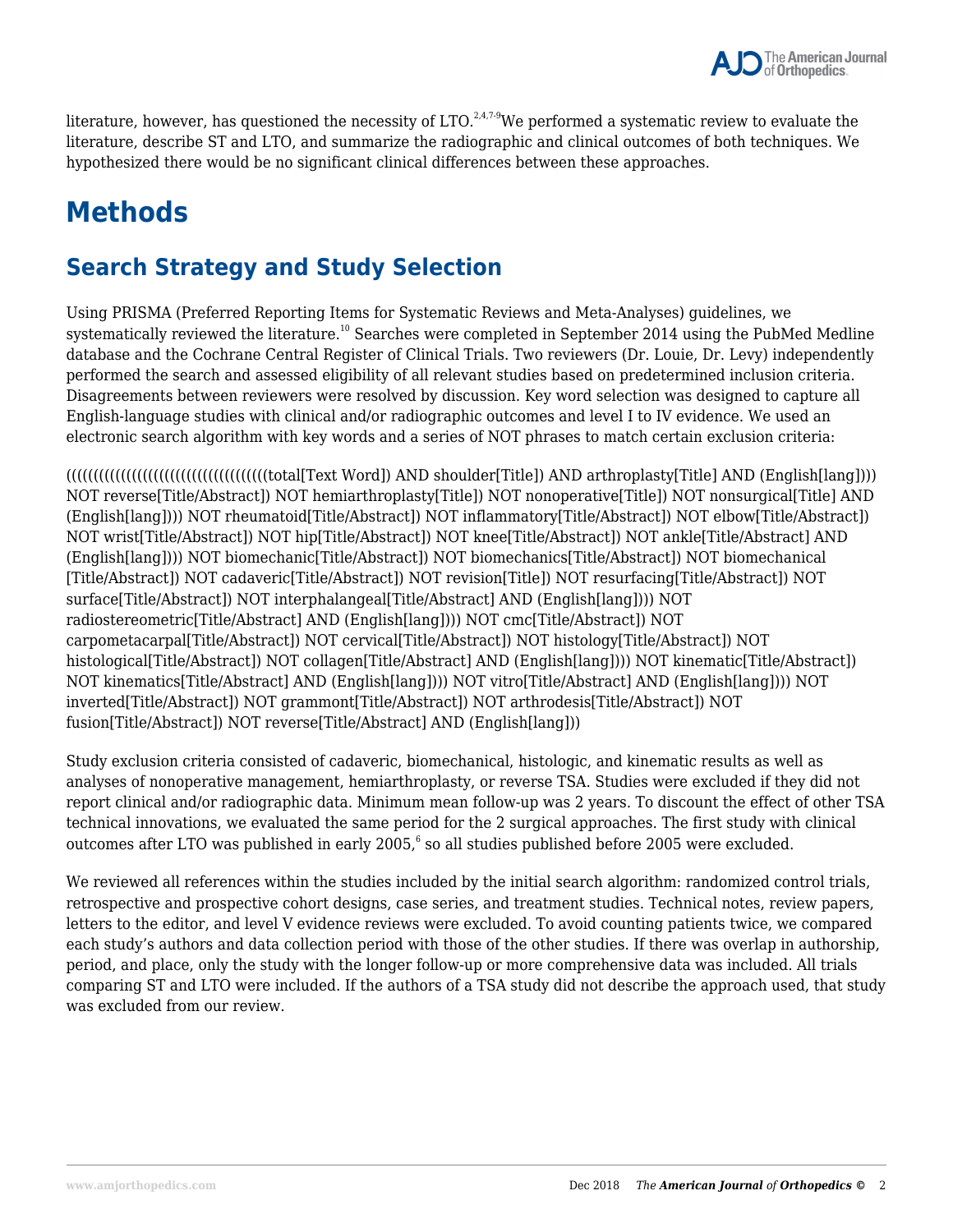

#### **Data Extraction**

We collected details of study design, sample size, and patient demographics (sex, age, hand dominance, primary diagnosis). We also abstracted surgical factors about the glenoid component (cemented vs uncemented; pegged vs keeled; all-polyethylene vs metal-backed) and the humeral component (cemented vs press-fit; stemmed vs stemless). Clinical outcomes included pain scores, functional scores, number of revisions, range of motion (ROM), and subscapularis-specific tests (eg, belly-press, liftoff). As pain scales varied between studies, all values were converted to a 10-point scoring scale  $(0 = no \,\text{pain}; 10 = \text{maximum } \text{pain})$  for comparisons. Numerous functional outcome scores were reported, but the Constant score was the only one consistently used across studies, making it a good choice for comparisons. One study used Penn Shoulder Scores (PSSs) and directly compared ST and LTO groups, so its data were included. In addition, radiographic data were compiled: radiolucencies around the humeral stem and glenoid component, humeral head subluxation/migration, and osteotomy healing. The only consistent radiographic parameter available for comparisons between groups was the presence of radiolucencies.

The Modified Coleman Methodology Score (MCMS), described by Cowan and colleagues,<sup>11</sup> was used to evaluate the methodologic quality of each study. The MCMS is a 15-item instrument that has been used to assess both randomized and nonrandomized trials.<sup>12,13</sup> It has a scaled score ranging from 0 to 100 (85-100, excellent; 70-84, good; 55-69, fair; <55, poor). Study quality was not factored into the data synthesis analysis.

#### **Statistical Analysis**

Data are reported as weighted means and standard deviations. A mean was calculated for each study reporting on a respective data point and was then weighed according to the study sample size. The result was that the nonweighted means from studies with smaller samples did not carry as much weight as those from studies with larger samples. Student *t* tests and 2-way analysis of variance were used to compare the ST and LTO groups and assess differences over time (SPSS Version 18; IBM). An  $\alpha$  of 0.05 was set as statistically significant.

### **Results**

Twenty studies (1420 shoulders, 1392 patients) were included in the final dataset (Figure).<sup>2,6,8,14-30</sup>

**ajo04602131e\_f1.jpg**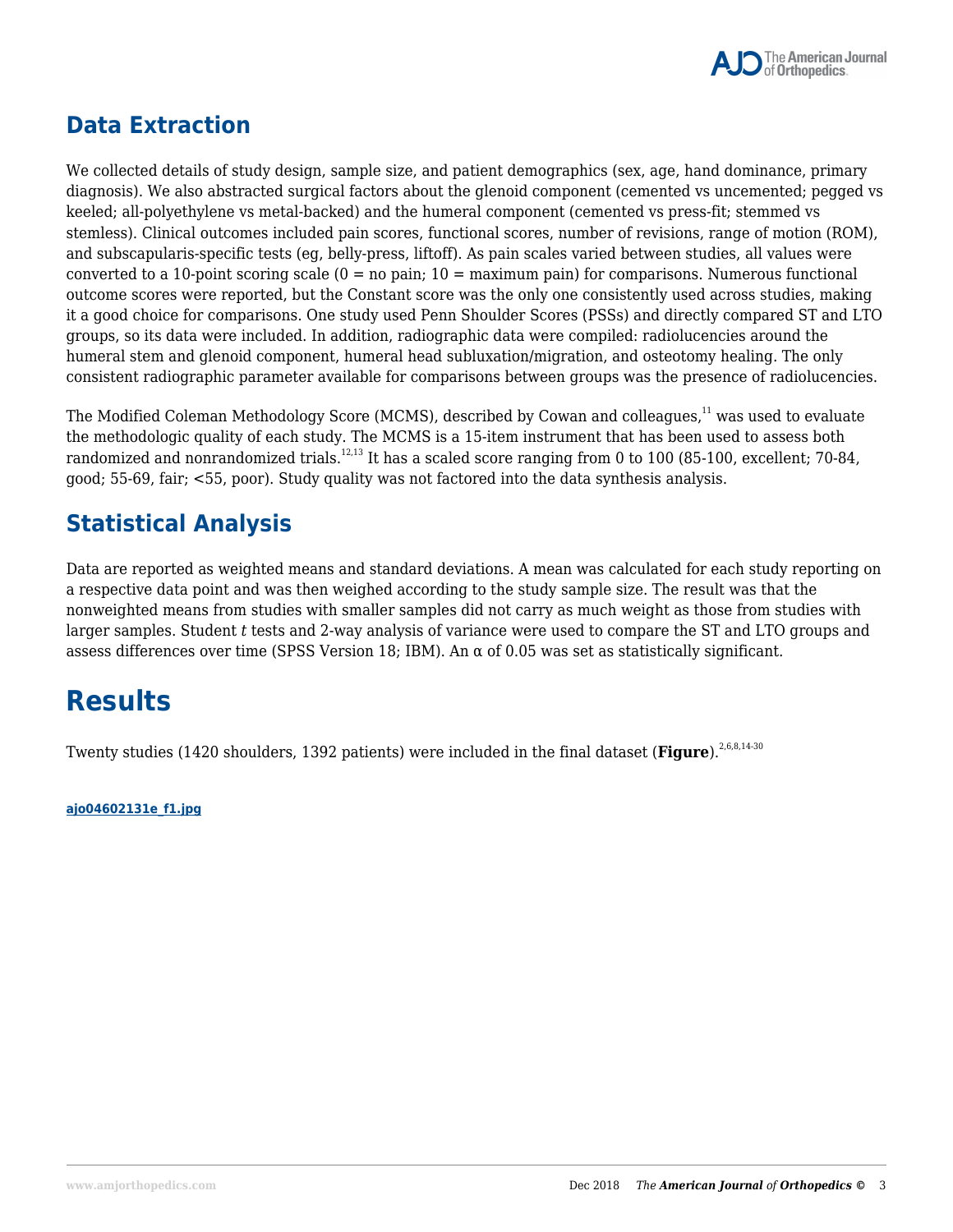

| Excluded:<br>Reviews, basic telephone<br>In other of the<br>sadoprachical data                                                     | Initial Search (N = 149)                                                                                                       |
|------------------------------------------------------------------------------------------------------------------------------------|--------------------------------------------------------------------------------------------------------------------------------|
| <b>Exch</b><br>Harnis, touerse TSA                                                                                                 | Shoulder arthroplasty trtudes with<br>stimule and/or radiographic outcomes.<br>M. = 823                                        |
| <b>Excluded:</b><br>No everage 2-year<br><b>Solloweek</b>                                                                          | 75A studies with clinical and/or<br>and option is a strumer<br>$m = 721$<br>TSA studies with clinical and/or                   |
| Enthulad:<br>Diades that do not describe<br>method of schecapolars.<br>. beneficiently of lessner<br><b>Subarctains categority</b> | radioprashic outcomes and<br>- Indramates 2-year-follow-rate<br>. 200<br>Final studies auxilable."                             |
|                                                                                                                                    | for sustainable review -<br>in a 201<br>Figure: PRISAEA (Praharised Reporting forms for Systematic Reviews and Midta-Analysas) |

**Table 1** lists the demographic characteristics of included patients. Of the 20 studies, 12 reported level IV evidence, 6 reported level III, 1 reported level II, and 1 reported level I. Mean (SD) MCMS was 51.9 (11.2) for ST studies and 46.3 (8.1) for LTO studies.

The youngest patients in the ST and LTO groups were 22 years and 19 years of age, respectively.

| <b><i><u>Panjamana</u></i></b>                                                                                                                                     |                        | Robus applierts Tenomena Leonar Televisions Detectores | ×       |
|--------------------------------------------------------------------------------------------------------------------------------------------------------------------|------------------------|--------------------------------------------------------|---------|
| <b>Angle EpalMANIFERING</b>                                                                                                                                        |                        |                                                        |         |
| <b>Fariconic</b>                                                                                                                                                   |                        |                                                        |         |
| <b>Turned</b>                                                                                                                                                      |                        | u                                                      |         |
|                                                                                                                                                                    | di.                    | $\frac{M}{4-40}$                                       |         |
|                                                                                                                                                                    |                        |                                                        |         |
|                                                                                                                                                                    |                        |                                                        |         |
|                                                                                                                                                                    |                        | Ave o                                                  |         |
|                                                                                                                                                                    |                        | $-16$                                                  |         |
| $\begin{array}{l} \displaystyle \lim_{\hbox{for\,} \, \mu} \\ \displaystyle \lim_{\hbox{for\,} \, \mu} \\ \displaystyle \lim_{\hbox{for\,} \, \mu} \\ \end{array}$ | $\frac{n}{\ln(n)}$     | $-141, 043$                                            |         |
| Male<br>Male<br>Figures                                                                                                                                            |                        |                                                        |         |
|                                                                                                                                                                    | 341145392              | 345 09 74 F                                            |         |
|                                                                                                                                                                    | 140214-010             | 388-813AF                                              |         |
| Meas (80) aga procedurates                                                                                                                                         | 100 0.0                | 193111-00                                              |         |
|                                                                                                                                                                    |                        |                                                        |         |
| Dreating side think them                                                                                                                                           |                        |                                                        | 73      |
| t,                                                                                                                                                                 | $-209.04.001$          | 141103791                                              |         |
|                                                                                                                                                                    | 103184-014             | A4 OIL 25/                                             |         |
| ------                                                                                                                                                             |                        |                                                        | $^{16}$ |
| Duringill                                                                                                                                                          | 173 indules            | $-2648.044$                                            |         |
|                                                                                                                                                                    | <b>Microsoft River</b> | 22 (44.9%)                                             |         |
|                                                                                                                                                                    |                        |                                                        |         |
| Printed displayers and address to                                                                                                                                  |                        |                                                        |         |
| Cleanwrighting                                                                                                                                                     | <b>BIR ATVIV</b>       | 281 814 3/6/                                           |         |
| <b>Reportered artists</b>                                                                                                                                          | \$4.95.850             | WEST MAIL                                              | Ē       |
| Postmachains Winds                                                                                                                                                 | 15 3 # NJ              | 197102994                                              |         |
| Other                                                                                                                                                              | 28 DOWL                | XT10/ANA                                               |         |
|                                                                                                                                                                    |                        |                                                        |         |

#### **ajo04602131e\_t1.jpg**

The oldest patient in each group was 92 years of age. On average, the ST study populations (mean age, 66.6 years; SD, 2.0 years) were older (*P* = .04) than the LTO populations (mean age, 62.1 years; SD, 4.2 years). The ST group had a higher percentage of patients with osteoarthritis (*P* = .03) and fewer patients with posttraumatic arthritis (*P* = .04). There were no significant differences in sex, shoulder side, or shoulder dominance between the 2 groups.

**Table 2** lists the details regarding the surgical components. For glenoid components, the ST and LTO groups' fixation types and material used were not significantly different.

#### **ajo04602131e\_t2.jpg**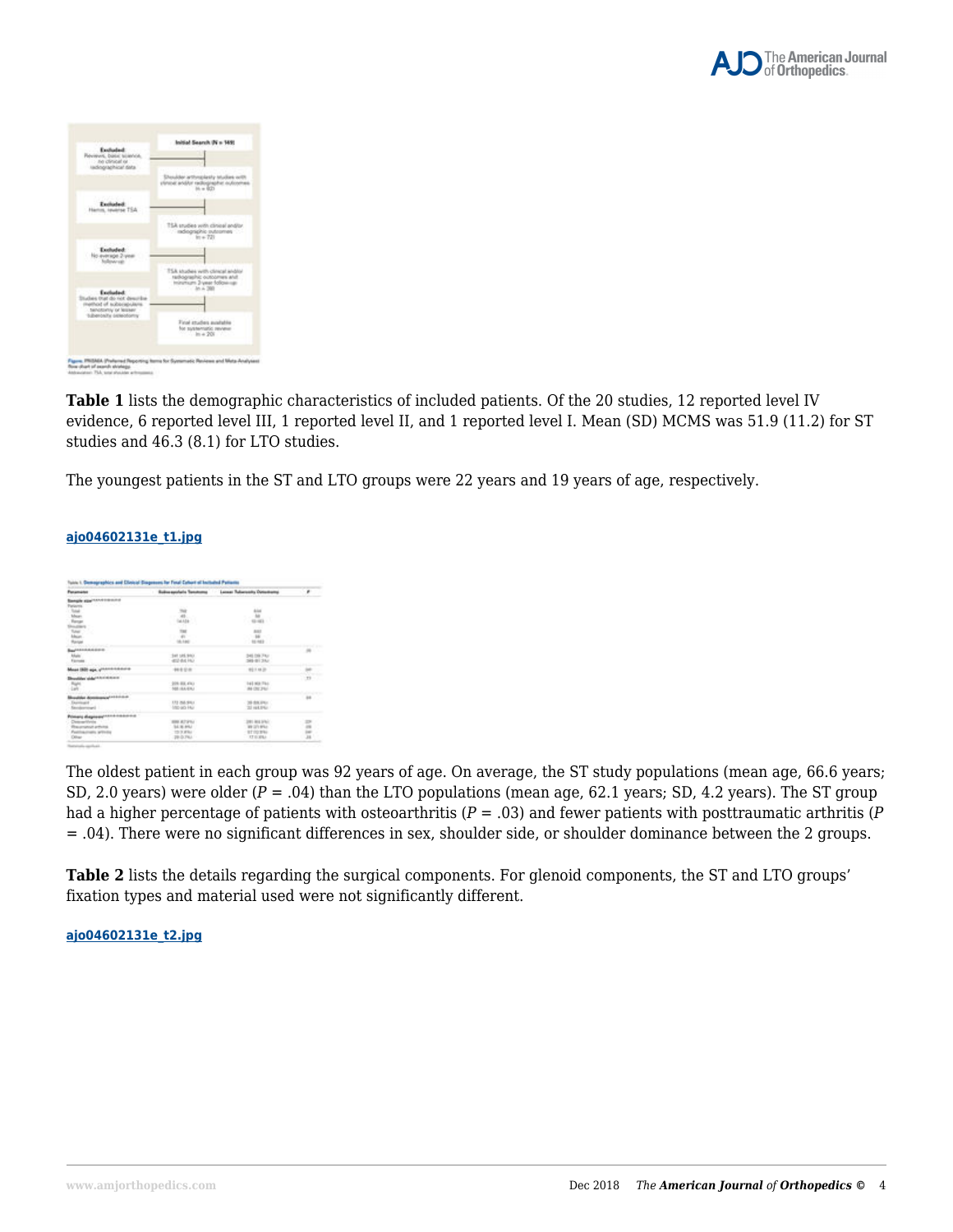

|  | 4.4750                                     |                                  |   |
|--|--------------------------------------------|----------------------------------|---|
|  | <b>Belocapolaris Tenetoris</b>             | Leonar Tollertoilly Ontwittering |   |
|  |                                            |                                  |   |
|  | 170.00.397<br>279-82-8%<br><b>ZM OTTAL</b> | 242 LEE PAY                      | n |
|  |                                            | 110,000<br>as in senso           |   |
|  |                                            | $4 - 50 - 2$                     |   |

There was a significant  $(P < .01)$  difference in use of pegged (vs keeled) glenoid components (all LTO components were pegged). There was also a significant  $(P = .04)$  difference in use of cement for humeral components (the ST group had a larger percentage of cemented humeral components). There were no other significant differences in components between the groups. When subgroup analysis was applied to keeled glenoid components and uncemented humeral components in the ST study populations, there were no significant changes in the radiographic or clinical trends.

**Table 3** lists the clinical and radiographic outcomes most consistently reported in the literature. Physical examination data were reported in 18 ST populations<sup>8,14-16,21-30</sup> and 11 LTO populations.<sup>2,6,14-20</sup>

|                                              | <b>Weighted Ween DIDI</b>                     |                               |                |
|----------------------------------------------|-----------------------------------------------|-------------------------------|----------------|
| <b>Bullion Us</b><br><b>AT LESSAN R</b>      | <b>Subscapularia Suzuk</b><br>ty is plainting | Lossel Robertsilla Debertsera | - 1            |
| Peaning assessmenties                        |                                               |                               |                |
|                                              | <b>Bridge Av</b>                              | 88.2 (P.W.                    | 쁬              |
| of helly press had. BASSAT -                 | 94.7 (10.1)                                   | E12.01m                       |                |
| the art of the additional contract and       |                                               |                               | $-20$          |
|                                              | $-413$                                        | <b>COM</b>                    |                |
| Fasterston, T.                               | 44.3 (46.0)                                   | 74176.61                      |                |
| Representative 11                            | $-0.011$ - Model                              | <b>MESSINE</b>                |                |
| ×                                            | 4514-0781                                     | $-25.31816$                   |                |
| it sie                                       |                                               | 35                            | 39.            |
|                                              | 788.                                          |                               |                |
| Financial L                                  | 当日出版                                          | $-12.8 + 0.06$                |                |
| <b>ALCOHOL: Y</b>                            | 2012/01/01                                    | 497-9436                      | $\sim$ $\sim$  |
| ×<br><b>CARD FRAME</b>                       | $+28.817481$                                  | 42044.00                      | $\mathcal{M}$  |
| ALC U                                        |                                               |                               |                |
| $\overline{a}$                               | <b>TAX</b>                                    | m                             |                |
| Passenton, 111                               | $-30.4-0.6$                                   | 49443-1                       |                |
| Restauration 1                               | 94.7 (FLA)                                    | 9094-0138 -                   |                |
| $\overline{a}$                               | $+43.7 \times 0.44$                           | $+31.8$ ST M                  |                |
| <b>Clinical surrous</b><br><b>STATISTICS</b> |                                               |                               |                |
| <b>United</b>                                | $80.2 - 0.01$                                 | AT'S USE IN                   | $_{\rm{HT}}$   |
| Calabasi acquerer                            | 558                                           |                               | ÷              |
| $\overline{a}$                               | $-11 -$                                       | $\sim$                        |                |
| Ferentist                                    | 26.5 01.65                                    | <b>BLEAK</b>                  |                |
| Postpening                                   | 70.6 01.31                                    | \$1.2.14.00                   | - 2            |
|                                              | $+45.7$ (10.2)                                | $-10.0.043$                   | 14             |
| Fair auto C                                  |                                               |                               | n.             |
|                                              | <b>SILE</b>                                   | $-100$                        | <b>STEP</b>    |
| Fascista                                     | 14.436                                        | $-22.015$                     |                |
| <b><i><u>Professional and</u></i></b>        | 日本新た                                          | $-24.046$                     |                |
|                                              | $-4.80.46$                                    | $-1.1$ 10.00                  |                |
|                                              |                                               |                               |                |
| fedelser<br>Heliotter                        | <b>Jan Citizens</b>                           | 411-06-91<br>78               | 66             |
|                                              | $-49.3$                                       | $-200$                        | w.             |
| <b>Dennet militargonian</b> NAAA-markets     | 49, 31, 206, 44                               | <b>ALCOHOL</b>                | $\blacksquare$ |

#### **ajo04602131e\_t3.jpg**

Mean (SD) forward elevation improvements were significantly (*P* < .01) larger for the ST group, +50.9° (17.5°), than for the LTO group, +31.3° (0.9°). There were no significant differences in preoperative/postoperative shoulder external rotation or abduction. In a common method of testing internal rotation, the patient is asked to internally rotate the surgical arm as high as possible behind the back. Internal rotation improved from L4–S1 (before surgery) to T5–T12 (after surgery) in the ST group<sup>8,16,24,26,28,29</sup> and from S1 to T7–T12 in the LTO group.<sup>16,31</sup> There were isolated improvements in other subscapularis-specific tests, such as belly-press resistance (lb).<sup>14</sup> bellypress force (N),<sup>15</sup> bear hug resistance (lb),<sup>14,23</sup> liftoff,<sup>2,8,16</sup> and ability to tuck in one's shirt,<sup>2,16,23</sup> but data were insufficient for comparisons between the 2 groups.

Constant scores were reported in 4 ST studies<sup>14,22,24,27</sup> and 3 LTO studies<sup>14,17,18</sup> (Table 3). There was no significant difference  $(P = .37)$  in post-TSA Constant score improvement between the 2 groups. In the one study that performed direct comparisons, PSS improved on average from 29 to 81 in the ST group and from 29 to 92 in the LTO group.<sup>15</sup> Several ST studies reported improved scores on various indices: WOOS (Western Ontario Osteoarthritis of the Shoulder), ASES (American Shoulder and Elbow Surgeons), SST (Simple Shoulder Test), DASH (Disabilities of the Arm, Shoulder, and Hand), SF-12 (Short Form 12-Item Health Survey), MACTAR (McMaster Toronto Arthritis Patient Preference Disability Questionnaire), and Neer shoulder impingement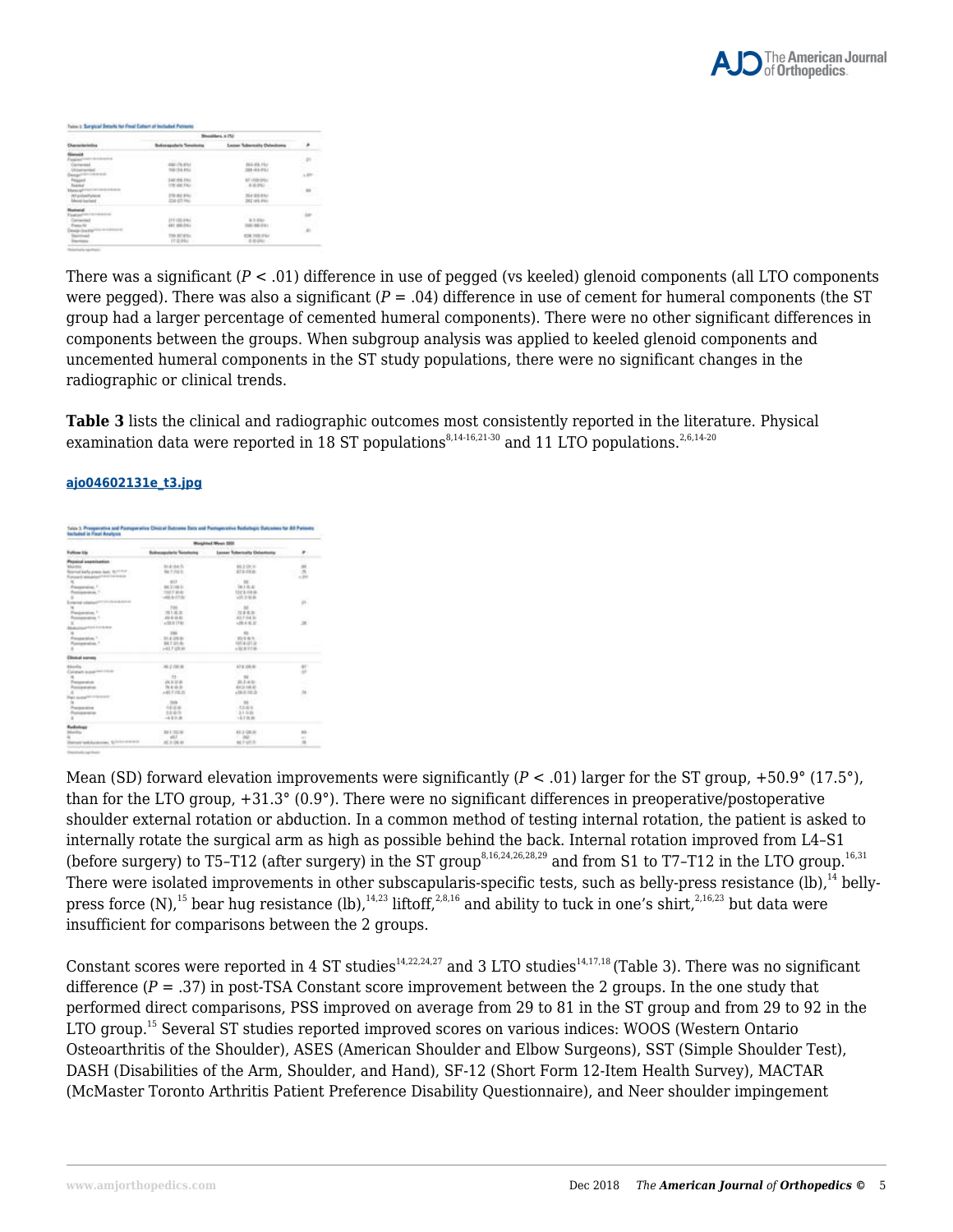

test.  $8,14,15,21,23\cdot25,27\cdot30$  However, these outcomes were not reported in LTO cohorts for comparison. Similarly, 2 LTO cohorts reported improvements in SSV (subjective shoulder value) scores, but this measure was not used in the ST cohorts.6,17 Five ST studies recorded patients' subjective satisfaction: 58% of patients indicated an excellent outcome, 35% a satisfactory outcome, and 7% a less than satisfactory outcome.<sup>21,23,25,26,29</sup> Only 1 LTO study reported patient satisfaction: 69% excellent, 31% satisfactory, 0% dissatisfied.<sup>17</sup>

Complications were reported in 16 ST studies $8,15,21-30$  and 6 LTO studies.<sup>15,17-19</sup> There were 117 complications (17.8%) and 58 revisions (10.0%) in the ST group and 52 complications (17.2%) and 49 revisions (16.2%) in the LTO group. In the ST group, aseptic loosening (6.2%) was the most common complication, followed by subscapularis tear or attenuation (5.2%), dislocation (2.1%), and deep infection (0.5%). In the LTO group, aseptic loosening was again the most common (9.0%), followed by dislocation (4.0%), subscapularis tear or attenuation (2.2%), and deep infection (0.7%). There were no significant differences in the incidence of individual complications between groups. The difference in revision rates was not statistically significant (*P* = .31).

Radiolucency data were reported in 12 ST studies<sup>19,21-26,28,30</sup> and 2 LTO studies.<sup>17,18</sup> There were no discussions of humeral component radiolucencies in the LTO studies. At final follow-up, radiolucencies of the glenoid component were detected in 42.3% of patients in the ST group and 40.7% of patients in the LTO group  $(P = .76)$ .

### **Discussion**

Our goal in this systematic review was to analyze outcomes associated with ST and LTO in a heterogenous TSA population. We hypothesized TSA with ST or LTO would produce similar clinical and radiographic outcomes. There were no significant differences in Constant scores, pain scores, radiolucencies, or complications between the 2 groups. The ST group showed trends toward wider ROM improvements and fewer revisions, but only the change in forward elevation was significant. The components used in the 2 groups were similar with the exception of a lack of keeled glenoids and cemented humeral stems in the LTO group; data stratification controlling for these differences revealed no change in outcomes.

The optimal method of subscapularis mobilization for TSA remains a source of debate. Jackson and colleagues<sup>23</sup> found significant improvements in Neer and DASH scores after ST. However, 7 of 15 patients ruptured the subscapularis after 6 months and had significantly lower DASH scores. In 2005, Gerber and colleagues $^{\rm 6}$  first described the LTO technique as an alternative to ST. After a mean of 39 months, 89% of their patients had a negative belly-press test, and 75% had a normal liftoff test. Radiographic evaluation revealed that the osteotomized fragment had healed in an anatomical position in all shoulders. In a large case series, Small and  $\text{colleagues}^{20}$  used radiographs and computed tomography to further investigate LTO healing rates and found that 89% of patients had bony union by 6 months and that smoking was a significant risk factor for nonunion.

Biomechanical studies comparing ST and LTO approaches have shown mixed results. Ponce and colleagues $^{\text{2}}$  found decreased cyclic displacement and increased maximum load to failure with LTO, but Giuseffi and colleagues<sup>32</sup> showed less cyclic displacement with ST and no difference in load to failure. Others authors have found no significant differences in stiffness or maximum load to failure. $^{\rm 33}$  Van den Berghe and colleagues $^7$  reported a higher failure rate in bone-to-bone repairs compared with tendon-to-tendon constructs. Moreover, they found that suture cut-out through bone tunnels is the primary mode of LTO failure, so many LTO surgeons now pass sutures around the humeral stem instead.

Three TSA studies directly compared ST and LTO approaches. Buckley and colleagues<sup>14</sup> analyzed 60 TSAs and found no significant differences in WOOS, DASH, or Constant scores between groups. The authors described an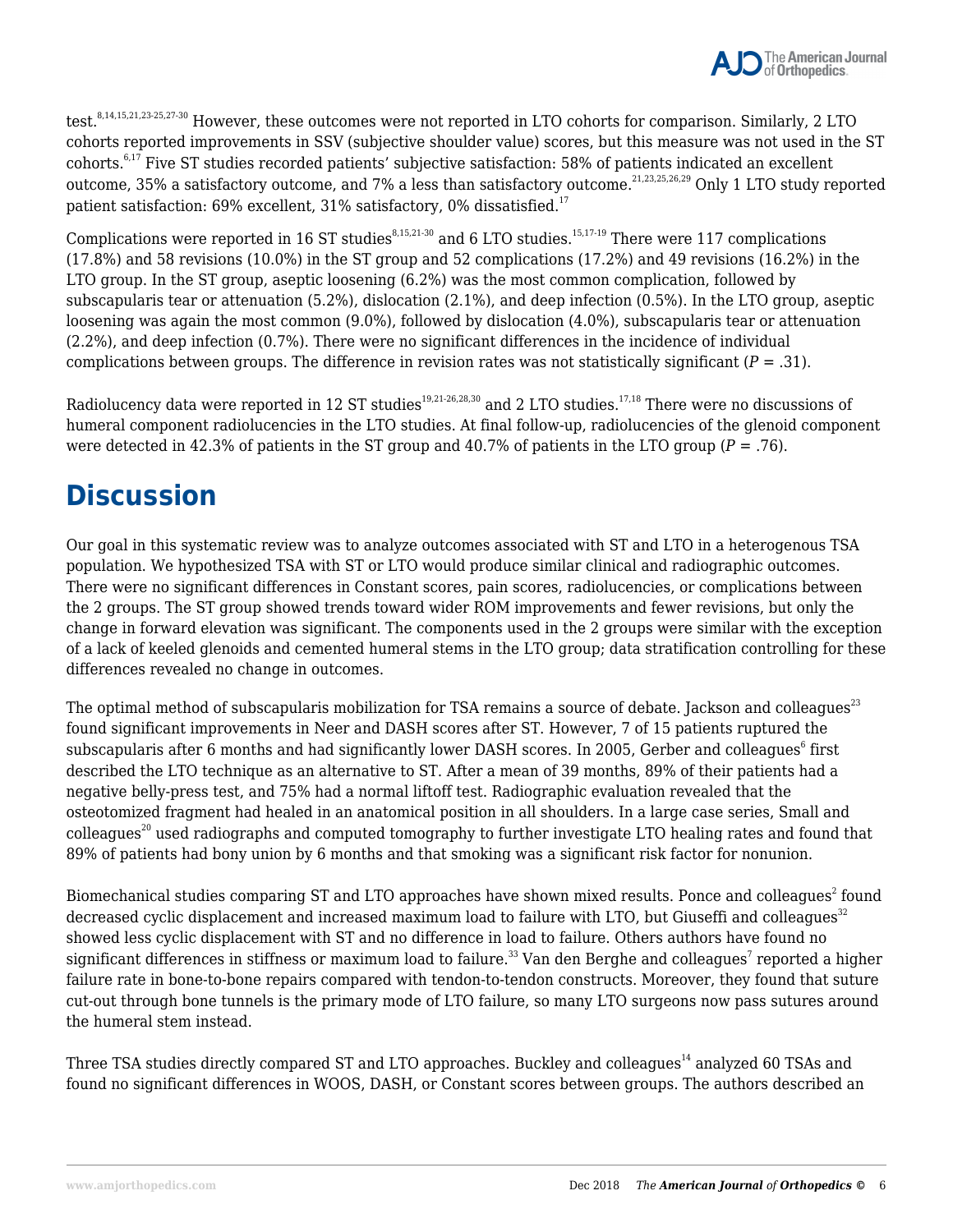

ST subgroup with subscapularis attenuation on ultrasound but did not report the group as having any inferior functional outcome. Scalise and colleagues<sup>15</sup> showed improved strength and PSSs in both groups after 2 years. However, the LTO group had a lower rate of subscapularis tears and significantly higher PSSs. Finally, Jandhyala and colleagues<sup>16</sup> reported more favorable outcomes with LTO, which trended toward wider ROM and significantly higher belly-press test grades. Lapner and colleagues<sup>34</sup> conducted a randomized, controlled trial (often referenced) and found no significant differences between the 2 groups in terms of strength or functional outcome at 2-year follow-up. Their study, however, included hemiarthroplasties and did not substratify the TSA population, so we did not include it in our review.

Our systematic review found significantly more forward elevation improvement for the ST group than the LTO group, which may suggest improved ROM with a soft-tissue approach than a bony approach. At the same time, the ST group trended toward better passive external rotation relative to the LTO group. This trend indicates fewer constraints to external rotation in the ST group, possibly attributable to a more attenuated subscapularis after tenotomy. Subscapularis tear or attenuation was more commonly reported in the ST group than in the LTO group, though not significantly so. This may indicate that more ST studies than LTO studies specially emphasized postoperative subscapularis function, but these data also highlight some authors' concerns regarding subscapularis dysfunction after tenotomy.<sup>6,15,16</sup>The study populations' complication rates were similar, just over 17%. The LTO group trended toward a higher revision rate, but it was not statistically significant. The LTO group also had significantly fewer patients with osteoarthritis and more patients with posttraumatic arthritis, so this group may have had more complex patients predisposed to a higher likelihood of revision surgery. Revisions were most commonly performed for aseptic loosening; theoretically, if osteotomies heal less effectively than tenotomies, the LTO approach could produce component instability and aseptic loosening. However, no prior studies or other clinical findings from this review suggest LTO predisposes to aseptic loosening. Overall, the uneven revision rates represent a clinical concern that should be monitored as larger samples of patients undergo ST and LTO procedures.

Glenoid radiolucencies were the only radiographic parameter consistently reported in the included studies. Twelve ST studies had radiolucency data—compared with only 2 LTO studies. Thus, our ability to compare radiographic outcomes was limited. Our data revealed similar rates of glenoid radiolucencies between the 2 approaches. The clinical relevance of radiolucencies is questioned by some authors, and, indeed, Razmjou and colleagues<sup>25</sup> found no correlation of radiolucencies with patient satisfaction. Nevertheless, early presence of radiolucencies may raise concerns about progressive loss of fixation, $35,36$  so this should be monitored.

Limitations of this systematic review reflect the studies analyzed. We minimized selection bias by including level I to IV evidence, but most studies were level IV, and only 1 was level I. As such, there was a relative paucity of consistent clinical and radiographic data. For instance, although many ST studies reported patient satisfaction as an outcomes measure, only 1 LTO study commented on it. Perhaps the relative novelty of the LTO approach has prompted some authors to focus more on technical details and less on reporting a variety of outcome measures. As mentioned earlier, the significance of radiolucency data is controversial, and determination of their presence or absence depends on the observer. A radiolucency found in one study may not qualify as one in a study that uses different criteria. However, lucency data were the most frequently and reliably reported radiographic parameter, so we deemed it the most appropriate method for comparing radiographic outcomes. Finally, the baseline differences in diagnosis between the ST and LTO groups complicated comparisons. We stratified the groups by component design because use of keeled or pegged implants or humeral cemented or press-fit stems was usually a uniform feature of each study—enabling removal of certain studies for data stratification. However, we were unable to stratify by original diagnosis because these groups were not stratified within the individual studies.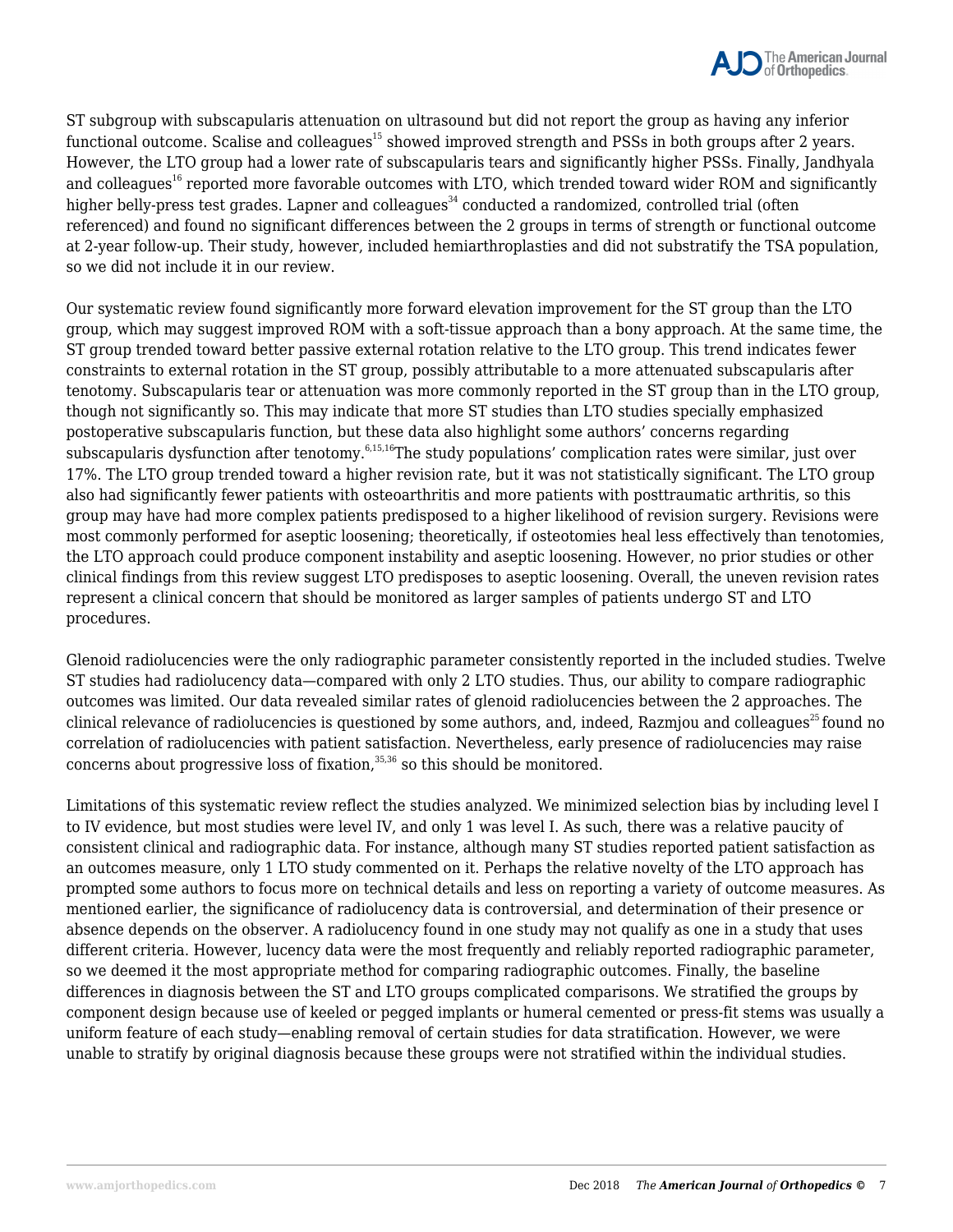

## **Conclusion**

Our systematic review found similar Constant scores, pain scores, radiographic outcomes, and complication rates for the ST and LTO approaches. Compared with the LTO approach, the ST approach produced significantly more forward elevation improvement and trended toward more external rotation and abduction and fewer revisions. Although not definitive, these data suggest the ST approach may provide more stability over the long term, but additional comprehensive studies are needed to increase the sample size and the power of the trends elucidated in this review. According to the orthopedic literature, both techniques produce excellent clinical outcomes, and technique selection should be based on surgeon discretion and expertise.

*Am J Orthop*. 2017;46(2):E131-E138. Copyright Frontline Medical Communications Inc. 2017. All rights reserved.

## **Key Info**

### **Figures/Tables**

### **References**

#### **References**

1. Keating JF, Waterworth P, Shaw-Dunn J, Crossan J. The relative strengths of the rotator cuff muscles. A cadaver study. *J Bone Joint Surg Br*. 1993;75(1):137-140.

2. Ponce BA, Ahluwalia RS, Mazzocca AD, Gobezie RG, Warner JJ, Millett PJ. Biomechanical and clinical evaluation of a novel lesser tuberosity repair technique in total shoulder arthroplasty. *J Bone Joint Surg Am*. 2005;87(suppl 2):1-8.

3. Miller SL, Hazrati Y, Klepps S, Chiang A, Flatow EL. Loss of subscapularis function after total shoulder replacement: a seldom recognized problem. *J Shoulder Elbow Surg*. 2003;12(1):29-34.

4. Gerber A, Ghalambor N, Warner JJ. Instability of shoulder arthroplasty: balancing mobility and stability. *Orthop Clin North Am*. 2001;32(4):661-670, ix.

5. Moeckel BH, Altchek DW, Warren RF, Wickiewicz TL, Dines DM. Instability of the shoulder after arthroplasty. *J Bone Joint Surg Am*. 1993;75(4):492-497.

6. Gerber C, Yian EH, Pfirrmann CA, Zumstein MA, Werner CM. Subscapularis muscle function and structure after total shoulder replacement with lesser tuberosity osteotomy and repair. *J Bone Joint Surg*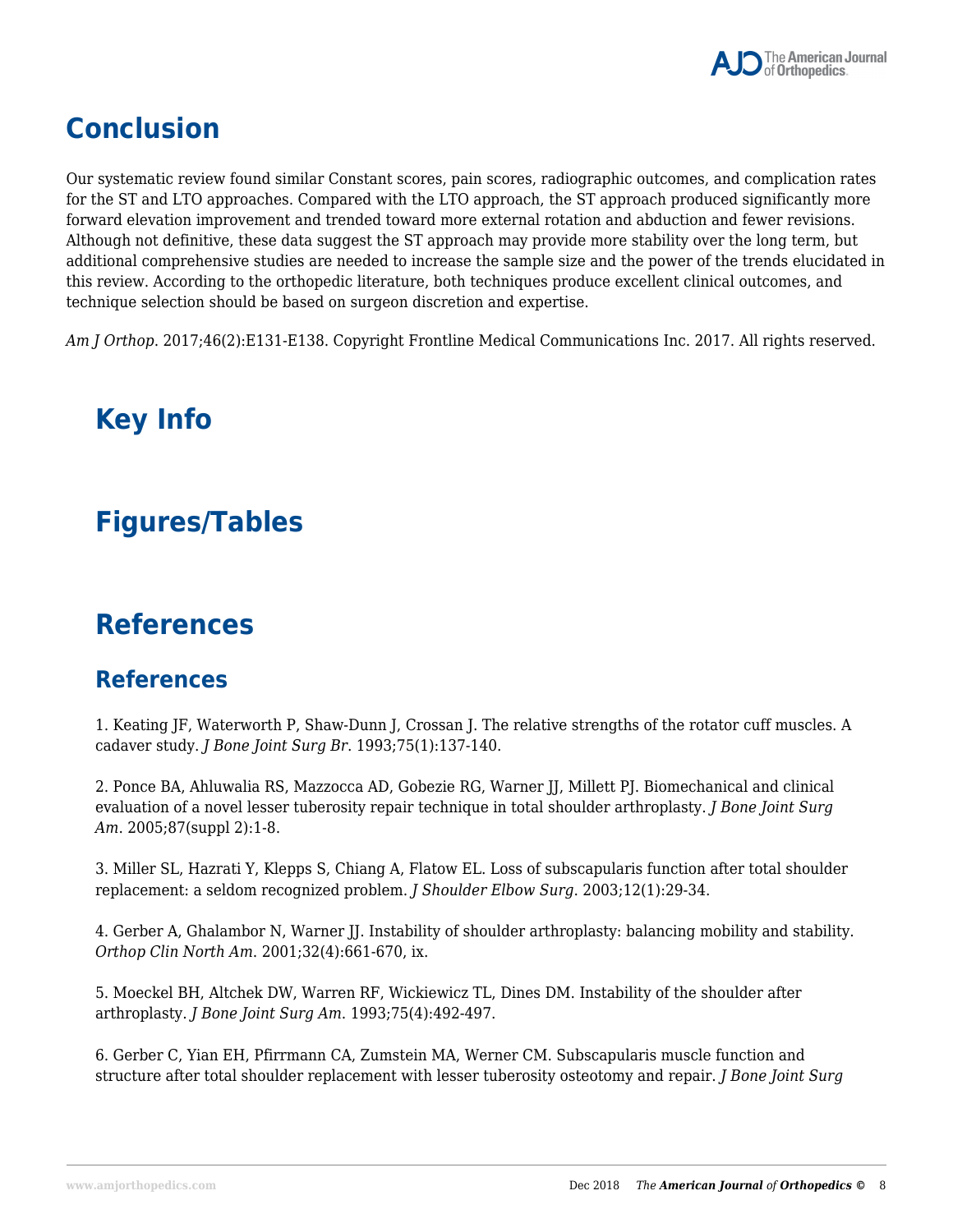*Am*. 2005;87(8):1739-1745.

7. Van den Berghe GR, Nguyen B, Patil S, et al. A biomechanical evaluation of three surgical techniques for subscapularis repair. *J Shoulder Elbow Surg*. 2008;17(1):156-161.

8. Caplan JL, Whitfield B, Neviaser RJ. Subscapularis function after primary tendon to tendon repair in patients after replacement arthroplasty of the shoulder. *J Shoulder Elbow Surg*. 2009;18(2):193-196.

9. Armstrong A, Lashgari C, Teefey S, Menendez J, Yamaguchi K, Galatz LM. Ultrasound evaluation and clinical correlation of subscapularis repair after total shoulder arthroplasty. *J Shoulder Elbow Surg*. 2006;15(5):541-548.

10. Moher D, Liberati A, Tetzlaff J, Altman DG; PRISMA Group. Preferred Reporting Items for Systematic Reviews and Meta-Analyses: the PRISMA statement. *Int J Surg*. 2010;8(5):336-341.

11. Cowan J, Lozano-Calderón S, Ring D. Quality of prospective controlled randomized trials. Analysis of trials of treatment for lateral epicondylitis as an example. *J Bone Joint Surg Am*. 2007;89(8):1693-1699.

12. Harris JD, Siston RA, Pan X, Flanigan DC. Autologous chondrocyte implantation: a systematic review. *J Bone Joint Surg Am*. 2010;92(12):2220-2233.

13. Harris JD, Siston RA, Brophy RH, Lattermann C, Carey JL, Flanigan DC. Failures, re-operations, and complications after autologous chondrocyte implantation—a systematic review. *Osteoarthritis Cartilage*. 2011;19(7):779-791.

14. Buckley T, Miller R, Nicandri G, Lewis R, Voloshin I. Analysis of subscapularis integrity and function after lesser tuberosity osteotomy versus subscapularis tenotomy in total shoulder arthroplasty using ultrasound and validated clinical outcome measures. *J Shoulder Elbow Surg*. 2014;23(9):1309-1317.

15. Scalise JJ, Ciccone J, Iannotti JP. Clinical, radiographic, and ultrasonographic comparison of subscapularis tenotomy and lesser tuberosity osteotomy for total shoulder arthroplasty. *J Bone Joint Surg Am*. 2010;92(7):1627-1634.

16. Jandhyala S, Unnithan A, Hughes S, Hong T. Subscapularis tenotomy versus lesser tuberosity osteotomy during total shoulder replacement: a comparison of patient outcomes. *J Shoulder Elbow Surg*. 2011;20(7):1102-1107.

17. Fucentese SF, Costouros JG, Kühnel SP, Gerber C. Total shoulder arthroplasty with an uncemented soft-metal-backed glenoid component. *J Shoulder Elbow Surg*. 2010;19(4):624-631.

18. Clement ND, Duckworth AD, Colling RC, Stirrat AN. An uncemented metal-backed glenoid component in total shoulder arthroplasty for osteoarthritis: factors affecting survival and outcome. *J Orthop Sci*. 2013;18(1):22-28.

19. Rosenberg N, Neumann L, Modi A, Mersich IJ, Wallace AW. Improvements in survival of the uncemented Nottingham Total Shoulder prosthesis: a prospective comparative study. *BMC Musculoskelet Disord*. 2007;8(1):76.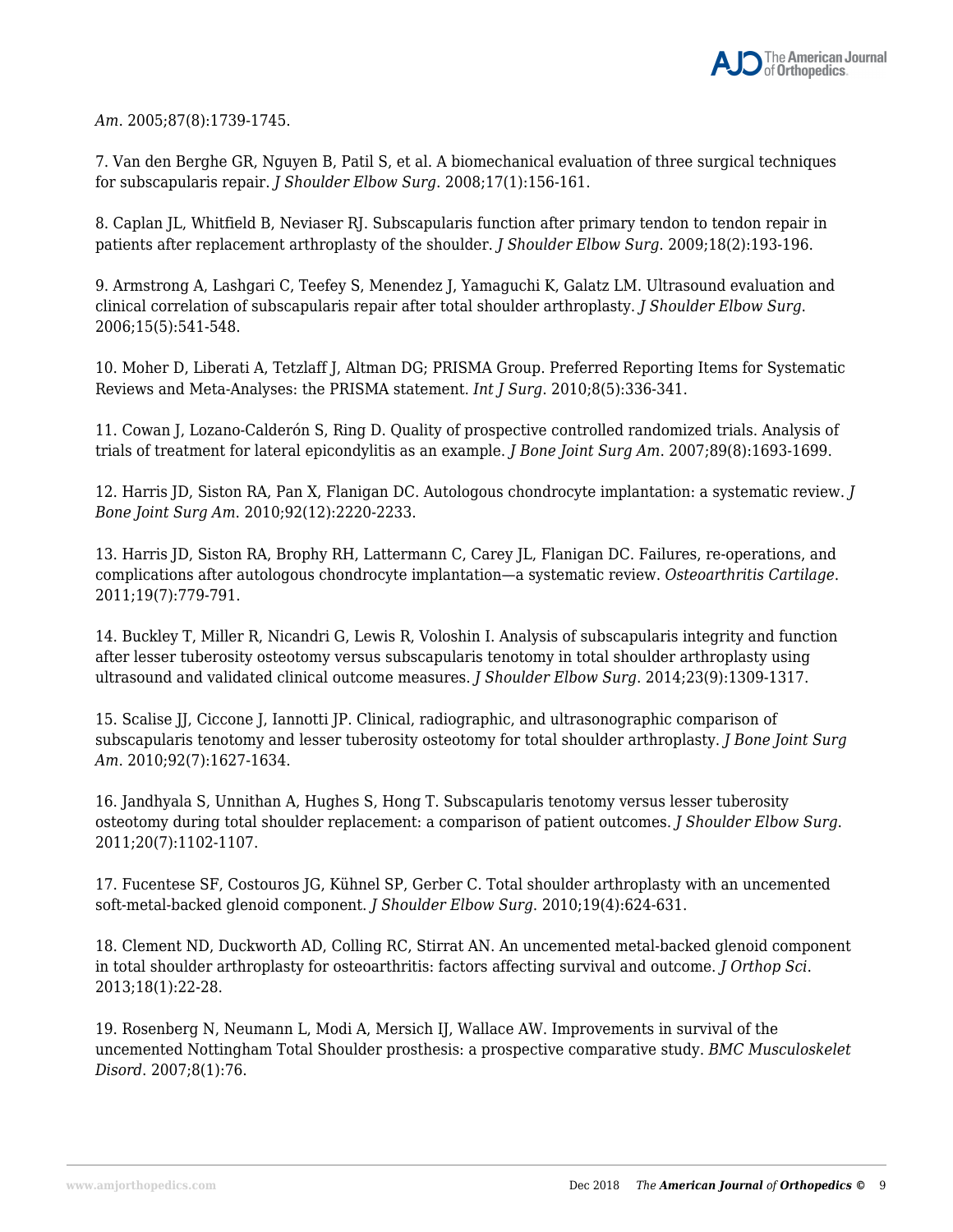

20. Small KM, Siegel EJ, Miller LR, Higgins LD. Imaging characteristics of lesser tuberosity osteotomy after total shoulder replacement: a study of 220 patients. *J Shoulder Elbow Surg*. 2014;23(9):1318-1326.

21. Mileti J, Sperling JW, Cofield RH, Harrington JR, Hoskin TL. Monoblock and modular total shoulder arthroplasty for osteoarthritis. *J Bone Joint Surg Br*. 2005;87(4):496-500.

22. Merolla G, Paladini P, Campi F, Porcellini G. Efficacy of anatomical prostheses in primary glenohumeral osteoarthritis. *Chir Organi Mov*. 2008;91(2):109-115.

23. Jackson JD, Cil A, Smith J, Steinmann SP. Integrity and function of the subscapularis after total shoulder arthroplasty. *J Shoulder Elbow Surg*. 2010;19(7):1085-1090.

24. Jost PW, Dines JS, Griffith MH, Angel M, Altchek DW, Dines DM. Total shoulder arthroplasty utilizing mini-stem humeral components: technique and short-term results. *HSS J*. 2011;7(3):213-217.

25. Razmjou H, Holtby R, Christakis M, Axelrod T, Richards R. Impact of prosthetic design on clinical and radiologic outcomes of total shoulder arthroplasty: a prospective study. *J Shoulder Elbow Surg*. 2013;22(2):206-214.

26. Raiss P, Schmitt M, Bruckner T, et al. Results of cemented total shoulder replacement with a minimum follow-up of ten years. *J Bone Joint Surg Am*. 2012;94(23):e1711-1710.

27. Litchfied RB, McKee MD, Balyk R, et al. Cemented versus uncemented fixation of humeral components in total shoulder arthroplasty for osteoarthritis of the shoulder: a prospective, randomized, double-blind clinical trial—a JOINTs Canada Project. *J Shoulder Elbow Surg*. 2011;20(4):529-536.

28. Martin SD, Zurakowski D, Thornhill TS. Uncemented glenoid component in total shoulder arthroplasty. Survivorship and outcomes. *J Bone Joint Surg Am*. 2005;87(6):1284-1292.

29. Taunton MJ, McIntosh AL, Sperling JW, Cofield RH. Total shoulder arthroplasty with a metal-backed, bone-ingrowth glenoid component. Medium to long-term results. *J Bone Joint Surg Am*. 2008;90(10):2180-2188.

30. Budge MD, Nolan EM, Heisey MH, Baker K, Wiater JM. Results of total shoulder arthroplasty with a monoblock porous tantalum glenoid component: a prospective minimum 2-year follow-up study. *J Shoulder Elbow Surg*. 2013;22(4):535-541.

31. Gerber C, Costouros JG, Sukthankar A, Fucentese SF. Static posterior humeral head subluxation and total shoulder arthroplasty. *J Shoulder Elbow Surg*. 2009;18(4):505-510.

32. Giuseffi SA, Wongtriratanachai P, Omae H, et al. Biomechanical comparison of lesser tuberosity osteotomy versus subscapularis tenotomy in total shoulder arthroplasty. *J Shoulder Elbow Surg*. 2012;21(8):1087-1095.

33. Van Thiel GS, Wang VM, Wang FC, et al. Biomechanical similarities among subscapularis repairs after shoulder arthroplasty. *J Shoulder Elbow Surg*. 2010;19(5):657-663.